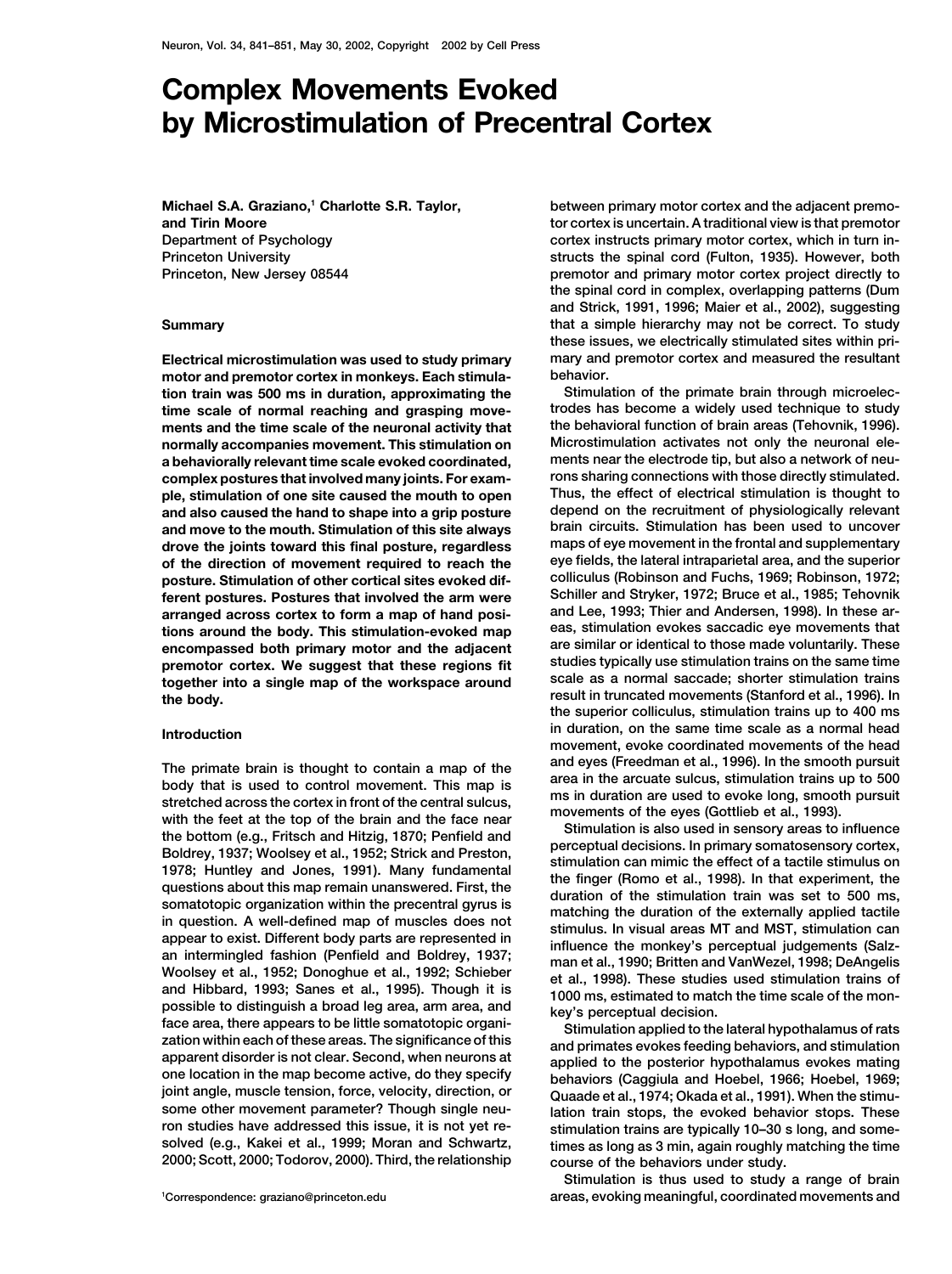

**Figure 1. An Example of a Complex Posture Evoked from Monkey 1 by Microstimulation of Precentral Cortex**

**When this site was stimulated the left hand closed into a grip posture, turned to the face, moved toward the mouth, and the mouth opened. Stimulation was for 500 ms at 100 A and 200 Hz. Drawings were traced from video footage acquired at 30 frames per second. The 11 dotted lines show the frame-byframe position of the hand for 11 different stimulation trials. Each dot shows the part of the video image of the hand that was farthest from the elbow. The start point of each trajectory was distant from the mouth; the end point was at or near the mouth.**

**behavioral repertoires and influencing perceptual deci- correspond to the previously reported muscle twitches. studied. during stimulation but hit it and was stopped.**

**Huntley and Jones, 1991; Preuss et al., 1996; Wu et al., map the location on the body affected by stimulation, closed instead of opened. rather than to study the evoked movement itself. In the Stimulation of other sites in the precentral gyrus present study, we applied stimulation trains of 500 ms, evoked different postures. Figure 2A–2F shows the reapproximating the duration of a monkey's typical reach sults from six example sites in monkey 2. In each case, (e.g., Georgopoulos et al., 1986; Reina et al., 2001). We stimulation caused the arm to move to a specific posture report that stimulation on this behaviorally relevant time and thus the hand to converge toward a location in** scale allowed complex and coordinated movements to **unfold. ited to the hand and arm representation: Figure 2G**

and shoulder joints rotated to bring the hand smoothly<br>to the mouth, and the mouth opened. This complex<br>stimulation-induced movement occurred on every trial<br>stimulation at this site evoked a final posture of the arm and began at a short latency after the stimulation (<33

**Stimulation at this site did not specify a single direc- elbow to flex to its final posture. When the elbow was tion of arm movement, but rather a final posture of arm, fully flexed, stimulation caused it to extend to the final tions of arm movement could be elicited depending on ated by activity in different muscles? That is, can stimuthe starting position of the hand. When the stimulation lation of one site in cortex activate different muscles was applied for 1000 ms, the monkey moved the hand depending on the starting position of the arm? To anto the mouth and then usually froze with the hand at swer this question, we probed the electromyographic the mouth and the mouth partially open until the end of (EMG) activity of upper arm muscles. Figure 3 shows the stimulation. Stimulation for 100 ms caused a trun- the EMG activity evoked by a 100 ms stimulation train cated movement of the hand, arm and mouth that may while the arm was relaxed and held in either an extended**

**sions. In most cases, the duration of the stimulation train When an obstacle was placed between the hand and is chosen to match the time course of the behavior being the mouth, the hand did not move around the obstacle**

**Electrical stimulation has also been used to investi- Hand-to-mouth postures were evoked from 12 neighgate primary motor and premotor cortex. Most previous boring sites (eight electrode penetrations) in monkey 1. studies of motor and premotor cortex used short stimu- The location of these sites in the precentral gyrus is lation trains, usually less than 50 ms, that evoked brief shown in Figure 7. A similar cluster of ten hand-to-mouth muscle twitches (e.g., Asanuma et al., 1976; Strick and sites was found in monkey 2. In all cases, the movement Preston, 1978; Sessle and Wiesendanger, 1982; Wein- appeared to be natural and coordinated. We never rich and Wise, 1982; Kurata, 1989; Sato and Tanji, 1989; evoked a hand-to-mouth posture in which the hand 2000). The purpose of these previous studies was to twisted or unnatural posture, or in which the mouth**

**shows the results from a site in the face and mouth representation. Stimulation at this site caused a consis-<br>
<b>Results**  $\frac{1}{2}$  **Results 33 ms) movement of the mouth,** Complex Postures Evoked by Stimulation<br>
The diagrams in Figure 1, traced from video footage,<br>
show the results of electrically stimulating one site in<br>
the precentral gyrus in the right hemisphere of monkey<br>
1. When this

Stimulation at this site evoked a final posture of the arm **33 and hand including a partial flexion of the elbow. When ms, within one video frame). the arm was fully outstretched, stimulation caused the** posture. Were these different directions of motion initi-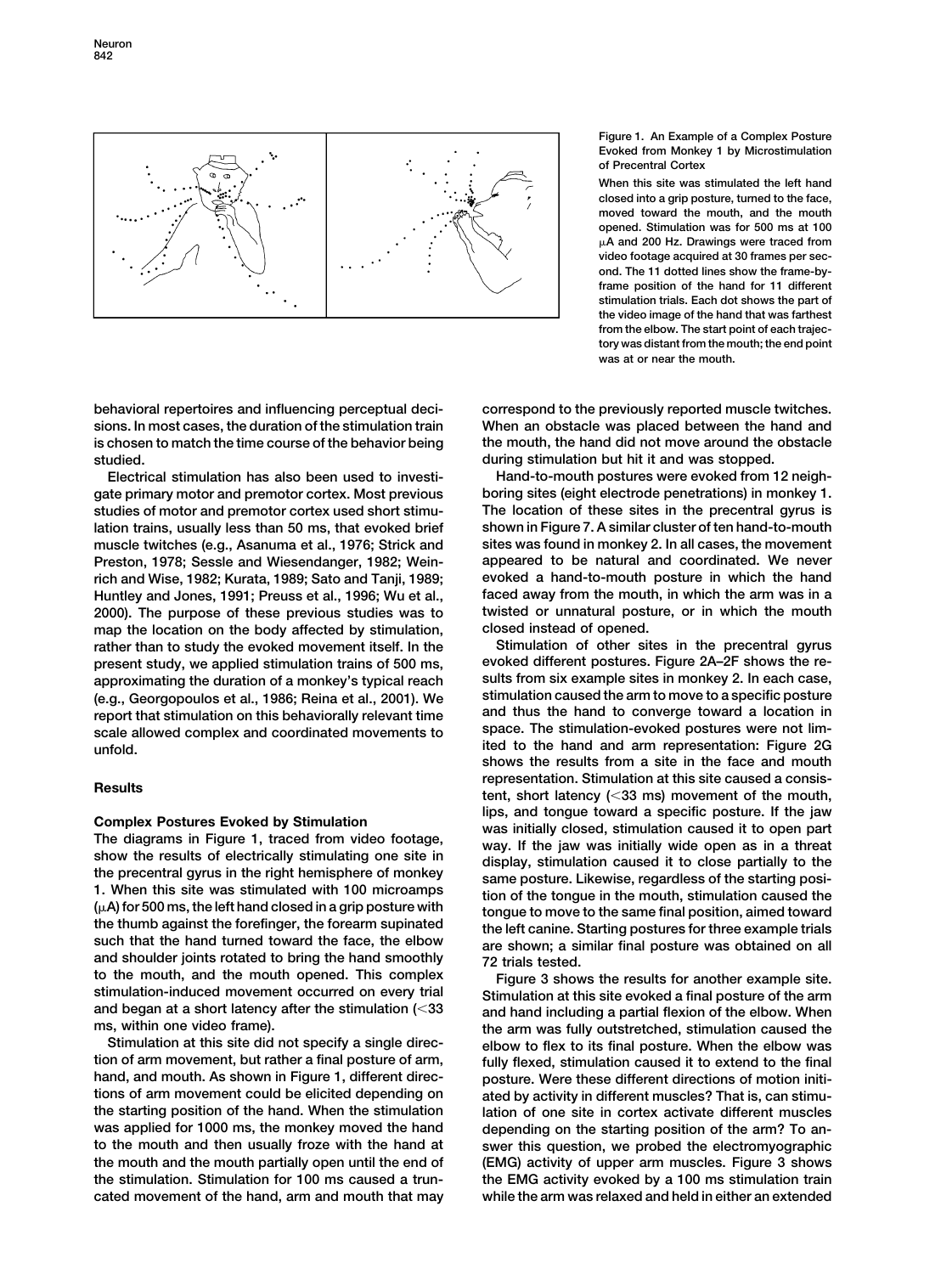

**Figure 2. Examples of Postures Evoked by Microstimulation of Precentral Cortex**

**(A–F) Six examples of postures of the left arm evoked from monkey 2. Stimulation on the right side of the brain caused movements mainly of the left side of the body. Postures of the right limbs shown in these traced video frames are incidental and not dependant on the stimulation. Final postures that involved the left hand near the edge of the workspace, such as in (F), could not be tested from all directions, but still showed convergence from the range of initial positions tested.**

**(G) A posture of the mouth and tongue evoked from monkey 1. When this site was stimulated, the mouth opened partly and the tongue pointed toward the left canine (final posture). Three initial postures of the mouth and tongue are shown. For the evoked movements shown in (A), (D), and (E), stimulation was at 50 A; (B), (C), and (G), 100 A; (F), 75 A. For all sites, stimulation trains were presented for 500 ms at 200 Hz.**

**extended posture, stimulation evoked a burst of activity weak, and thus no final posture could be convincingly in the biceps and a small, significant drop in activity in demonstrated. Stimulation of eight sites anterior to the the triceps. This pattern of muscle activity is appropriate arcuate sulcus, presumably in the frontal eye fields, for initiating a flexion of the elbow toward the final pos- evoked saccadic eye movements but not limb postures. ture. When the arm was fixed in a fully flexed posture, Stimulation of nine sites posterior to the central sulcus, stimulation evoked a burst of activity in the triceps and presumably in primary somatosensory cortex, evoked not the biceps. This pattern of activity is appropriate occasional finger movements but not limb postures. for initiating an extension of the elbow toward the final posture. Stimulation at this site therefore did not specify Comparison of Evoked Movements a fixed set of muscle activations. Instead, the mapping to Spontaneous Movements from cortex to muscles depended on arm position in a Stimulation-evoked movements of the hand were gener-**

**gyrus and the anterior bank of the central sulcus, stimu- analysis of one example site is shown in Figure 4. Stimu**lation evoked a repeatable final posture of some part or lation at this site caused the hand to move to the mouth. **parts of the body. For the remaining sites, the move- The start of each hand trajectory was not analyzed, ments were more difficult to interpret, for the following because the voluntary movement of the arm preceding reasons. To demonstrate a final posture, it was neces- the stimulation may have influenced the beginning of sary to start the relevant body part at different positions the stimulation-evoked movement. Figure 4A shows the and then to confirm that the body part moved conver- average of 12 stimulation trials, aligned on the end of gently toward one final position. This assessment was the movement. The smooth increase and then decrease often impossible for sites in the face representation, in velocity as the hand approached the mouth is characfor which the facial muscles contracted. These evoked teristic of a skilled reach (Morasso, 1981). Figure 4B cial expressions, but we did not classify them as pos- the hand to the mouth, such as when the monkey**

**or a flexed posture. When the arm was fixed in a fully tures. Also, at some sites, the evoked movement was**

**way that was consistent with specifying a final posture. ally smooth and matched the bell-shaped velocity profile For most sites (279/324, 86%) tested in the precentral of a normal reach (Bizzi and Mussa-Ivaldi, 1989). An movements may have corresponded to meaningful fa- shows the average of 20 spontaneous movements of**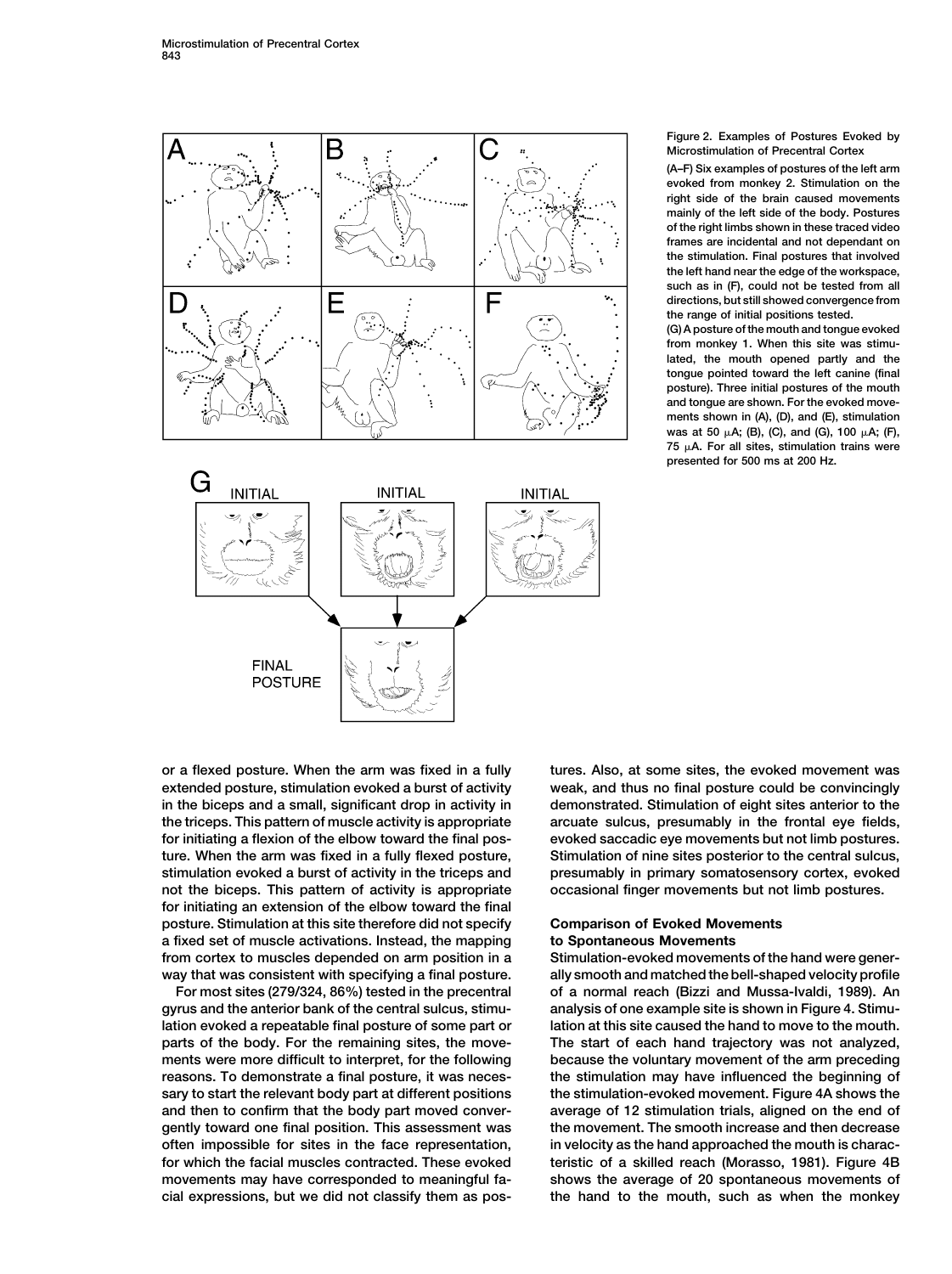

**Figure 3. Electromyographic (EMG) Activity from Muscles of the Upper Arm during Stimulation of One Site in Primary Motor Cortex** Stimulation at this site for 500 ms at 100  $\mu$ A evoked a final posture **of the arm and hand including a partial flexion of the elbow. When the elbow was fully extended, stimulation caused it to flex to its final posture. When the elbow was fully flexed, stimulation caused it to extend to the final posture. The site was then tested by fixing the arm in an extended or a flexed position, applying a 100 ms stimulation train, and measuring EMG activity from the biceps and triceps lateralis muscles. For each condition, a paired t test was used to compare the prestimulation activity (in the 200 ms period immediately preceding stimulation) to the activity during and just after stimulation (in the 150 ms period starting at stimulation onset). For Biceps and Elbow Extended, the evoked activity during and just after stimulation was significantly above the prestimulation activity (14 trials, t 4.41, p 0.001). For Biceps and Elbow Flexed, the Figure 4. Velocity Profile of the Hand as It Approached the Mouth activity during and after stimulation was not significantly different (A) Stimulation-evoked movements of the hand to the mouth. Mean from the prestimulation activity (14 trials, t 0.254, p 0.804). For of 12 trials. Error bars are standard error. Trials were aligned on the Triceps and Elbow Extended, the activity during and after stimula- end of the movement when the hand stopped near the mouth. The muscle became more relaxed (14 trials, t 2.68, p 0.019). For by the voluntary movement of the limb before the start of stimulation. Triceps and Elbow Flexed, the activity during and after stimulation (B) Velocity profile for spontaneous movements of the hand to the** was significantly above the prestimulation activity (14 trials, t = 2.82, mouth, showing that spontaneous movements followed the same<br>p = 0.015).<br>pattern as stimulation-evoked movements.

**ulation-evoked movements. obstacle until the end of the stimulation.**

**similar to the monkey's spontaneous movements, they thesia (see Experimental Procedures). We used a mixwere not simply spontaneous movements that hap- ture of ketamine (10 mg/kg) and acepromazine (0.1 mg/ pened to occur around the time of the stimulation. The kg) injected IM. For three of the sites, we also added evoked movements could be distinguished from sponta- IV sodium pentobarbital (2 mg/kg). After the monkey**

First, the evoked movements occurred consistently at a short latency after the stimulation  $(<$  66 ms, or within **two video frames, for most sites). These short latencies two hand-to-mouth sites that were tested in this fashion** match those reported previously (e.g., Donoghue et al.,

**tion to the expected natural movements of the monkey. If shaping of the hand into a grip posture, the movement the monkey was actively reaching toward a fruit reward, but in the distribution would cause the monkey to abort its reach and mouth. stimulation would cause the monkey to abort its reach mouth. and bring the hand to the evoked posture; when the stimulation ended, the monkey's arm was released from A Map of Hand Locations the posture, and he would reach again for the fruit re- Within the large arm and hand representation, the stimu**ward. If the fruit was already in the monkey's hand, lation-evoked postures were organized across the cor**normally he would put it immediately in his mouth; if tex to form a map of hand positions in space. Eight stimulated, however, he would first move the hand to example postures from different locations in the map the evoked posture; when the stimulation was ended, are shown in Figure 5. An especially complex posture the monkey would then put the fruit in his mouth. During is shown in Figure 5C. The monkey turned its hips toward stimulation, when an obstacle was placed between the the left and appeared to reach with the left hand and hand and the final position, the hand did not move foot toward a common location in lower space.**



**tion was significantly below the prestimulation activity; that is, the beginning of the movement was not analyzed to avoid contamination p 0.015). pattern as stimulation-evoked movements.**

**brought food to the mouth. The velocity profile of these around the obstacle in a goal-directed fashion but inspontaneous movements was similar to that of the stim- stead was stopped and remained pressing against the**

**Although the stimulation-evoked movements were Finally, six sites were tested before and during anesneous movements in the following ways. became anesthetized, the complex stimulation-evoked** ment was always weaker and less consistent. For the<br>two hand-to-mouth sites that were tested in this fashion **1992). tested also with sodium pentobarbital), all components Second, the evoked movements were often in opposi- of the movement were observed under anesthesia: the**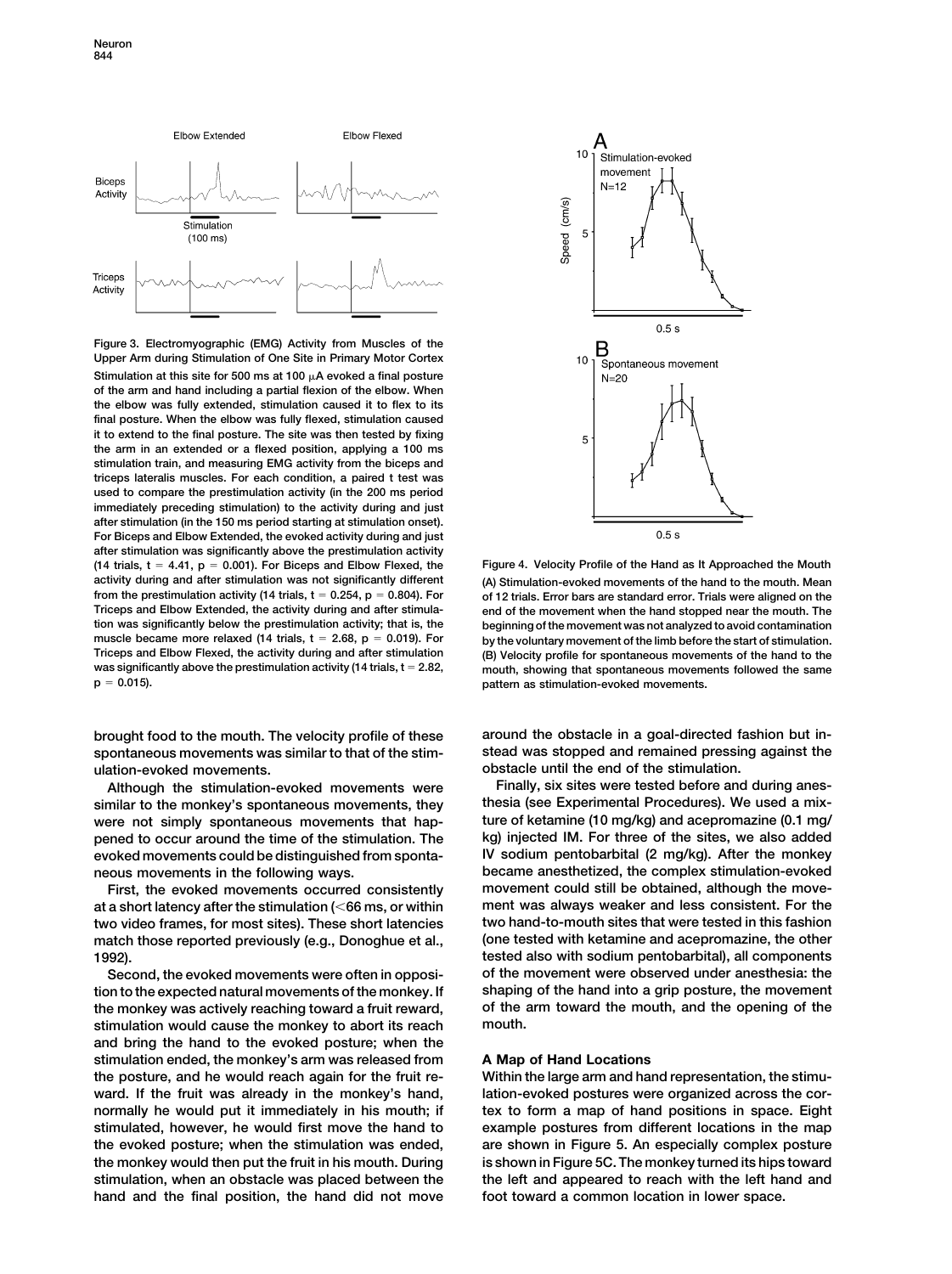

**Figure 5. Eight Example Postures Illustrating the Topographic Map Found in Precentral Cortex of Monkey 1**

**A similar map (not shown) was obtained in monkey 2. The circle on the brain shows the area that could be reached with the electrode. The magnified view at the bottom shows the locations of the stimulation sites. The area to the left of the lip of the central sulcus represents the anterior bank of the sulcus. Stimulation on the right side of the brain caused movements mainly of the left side of the body. Postures of the right arm shown in these traced video frames are incidental and not dependant on the stimulation. For the evoked movements shown in (A) and (G), stimulation was at 50 A. In (B)–(F) and (H), stimulation was at 100 A. For all sites, stimulation trains were presented for 500 ms at 200 Hz.**

**of the body to positions ipsilateral to the body midline space directly in front of the monkey's chest. (Figure 6B). The distance of the hand from the body did The map of hand locations, which occupied the hand**

**A more detailed summary of the map is shown in fashion. One unexpected property of the map of arm Figure 6. Ventral and anterior sites corresponded to postures is that it encompassed both primary motor hand positions in upper space, while dorsal and poste- cortex and the adjacent premotor cortex. (For criteria rior sites corresponded to hand positions in lower space used to distinguish primary motor from premotor cortex, (Figure 6A). Along a roughly orthogonal axis in the map, see Experimental Procedures.) Primary motor cortex the hand position varied from the far contralateral side corresponded mainly to the representation of the central**

**not appear to be mapped across cortex in a systematic and arm representation in motor and premotor cortex,**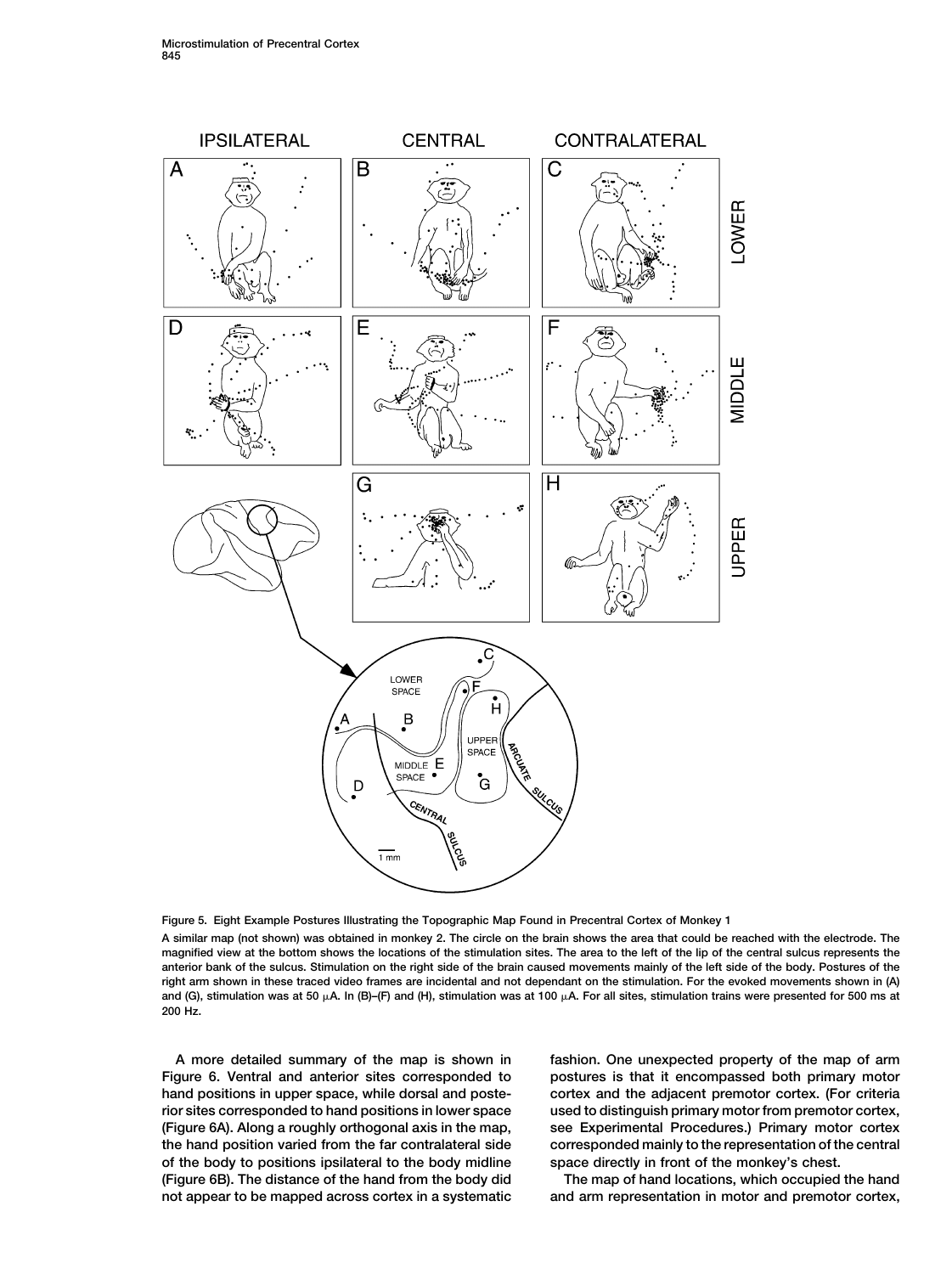

**tion at these sites evoked not only specific hand loca- center of the range of evoked final positions. Height categories were defined as follows: lower 0 to 12 cm from bottom of monkey, tions in space but also a variety of hand postures. These middle 12 to 24 cm, upper 24 to 36 cm. Dashes show electrode hand postures included a grip with the thumb against**

**fined as follows: contralateral 6 to 18 cm contralateral to midline, We found that the current threshold for evoking a twitch** central = within 6 cm of midline (central 12 cm of space), ipsilateral =

**body. At more ventral sites, the mouth was recruited. sponds to the primary motor representation of the hand. At more dorsal sites, the leg and foot were recruited. One possible reason for the emphasis on finger, wrist, We obtained this same rough map of body parts whether and forearm movements within this part of the map is we used short (100 ms) stimulation to evoke muscle that it represents the space directly in front of the chest twitches or longer (500 ms) stimulation to evoke coordi- where monkeys tend to manipulate objects with their nated movements. That is, in both cases, the same body hands. parts were affected. The somatotopy that we found matches the previously reported, crude somatotopy in Defensive Movements Evoked from Bimodal Sites the precentral gyrus (e.g., Penfield and Boldrey, 1937; In addition to its motor output, the precentral gyrus also Woolsey et al., 1952; Lemon and Porter, 1976; Fetz et receives sensory input presumably for the guidance of**

**The open circles in Figure 7 show sites where hand-to- receptive field adjacent to the tactile receptive field, mouth movements were evoked. The hand-to-mouth extending about 20 cm into the space surrounding the sites always involved a grip posture of the fingers. These body. A smaller proportion of these cells also respond** sites, clustered just posterior and ventral to the bend in to auditory stimuli presented in the space near the tactile



**Figure 7. Specialized Subregions within the Map of Stimulation-Evoked Postures Based on Data from Monkey 1**

**Circles show hand-to-mouth sites; these always involved a grip posture of the hand in addition to a movement of the arm that brought the hand to the mouth. Triangles show other sites where stimulation evoked both a hand and an arm posture; these sites often involved the hand moving into central space and the fingers shaping into a specific configuration. Squares show sites where bimodal, visual-tactile responses were found and stimulation evoked defensive movements.**

**the arcuate sulcus, corresponded roughly to an area of Figure 6. Topography of Hand and Arm Postures in the Precentral premotor cortex thought to control grip (Rizzolatti et Gyrus Based on 201 Stimulation Sites in Monkey 1 al., 1988). One possible reason why this area of cortex A similar map (not shown) was found in monkey 2. Most points emphasizes prehension is that it may represent a special represent two to three sites tested at different depths. Sites plotted** region of the workspace near the mouth, in which montroportion the left of the line labeled Central Sulcus were located in the keys often use their f

to the left of the line labeled Central Sulcus were located in the very soften use their fingers to grip food.<br>
The open triangles in Figure 7 show other sites from<br>
(A) Distribution of hand positions along the vertical ax penetrations where no arm postures were round; usually the pos-<br>the forefinger, a fist (e.g., Figure 5E), an open hand with<br>tures from these locations involved the mouth or face.<br>(B) Distribution of hand positions along th **6 to 18 cm ipsilateral to midline. A. The low threshold in this part of the map appears to reflect the emphasis on finger and wrist movements, which generally required less current to evoke than arm was embedded in a larger, rough map of the monkey's movements. This subregion of the map roughly corre-**

movement. One class of precentral neuron has a distinc-**1993; Sanes et al., 1995). tive type of response to tactile and visual stimuli (Rizzolatti et al., 1981; Fogassi et al., 1996; Graziano et al., Specialized Subregions Related 1997). These bimodal neurons typically have a tactile to Finger Movement receptive field on the face, arms, or torso and a visual**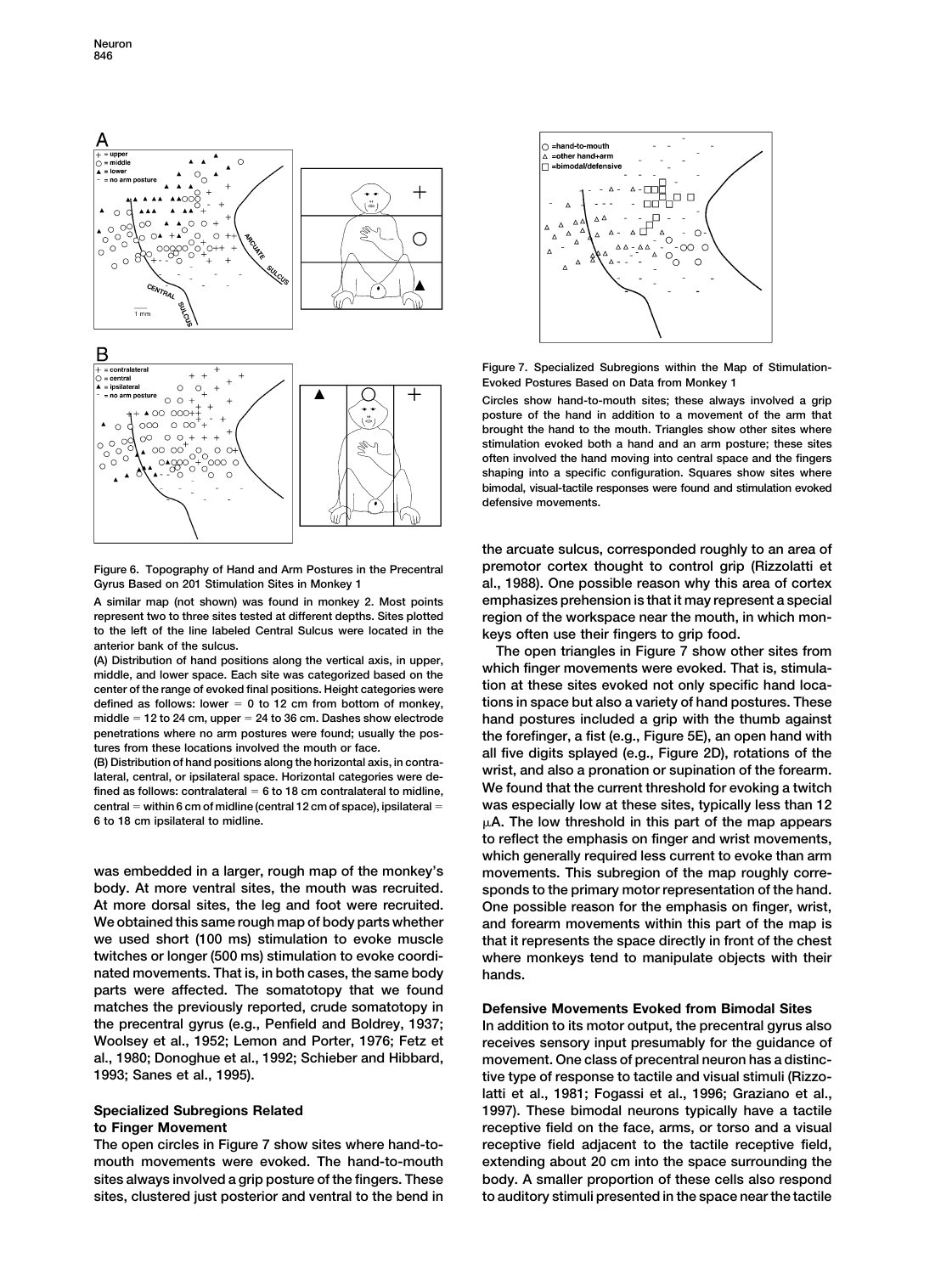

**Figure 8. Sensory-Motor Integration in Precentral Cortex**

**(A) Neurons at this site responded to a touch on the arm (within the shaded area) and to nearby visual stimuli moving toward the arm (indicated by arrows). Microstimulation caused the arm to move to a posture behind the back. Stimulation for 500 ms, 200 Hz, and 50 μA. (B) Multineuron activity at this site responded to a touch on the contralateral upper part of the face and to visual stimuli in the space near this tactile receptive field. Microstimulation evoked a complex defensive posture involving a facial squint, a head turn, and the arm and hand moving to a guarding position. Stimulation for 500 ms, 200 Hz, and 50 A.**

**found at 27 sites (13 electrode penetrations) clustered objects moving in the periphery near the arm. Stimulabehind the bend in the arcuate sulcus, as shown by the tion caused the elbow to pull rapidly forward and inward open squares in Figure 7. A similar bimodal zone was toward the midline. found in the second monkey. The results from stimulat- Does the electrical stimulation cause a sensory pering one example site in this bimodal zone are shown in cept such as pain on a part of the body, causing the Figure 8A. Before electrical stimulation, we studied sin- monkey to flinch in reaction to that sensation? Although gle neurons and multineuron activity at this site. When this is possible, we suggest that it is probably not the the eyes were covered, the neurons responded to touch case. Instead, we suggest that the stimulation evokes on the left arm. When the eyes were uncovered, the a specific motor plan devoid of any sensory component neurons also responded to the sight of objects near or emotional valence. Three observations support this and approaching the arm. When this cortical site was view. First, the evoked movement occurs at a latency electrically stimulated, the arm moved rapidly to a pos- of less than 33 ms, probably too short a time for the ture behind the monkey's back. This pairing of a re- monkey to respond to a sensory percept. Second, after sponse to nearby objects approaching the arm with a each stimulation, as soon as the stimulation train ended, motor output that withdraws the arm suggests that these the monkey returned to a normal resting posture or to neurons help to guard the arm from an impending threat. feeding itself pieces of fruit. In contrast, when the mon-**Regardless of the initial position of the arm, stimulation keys were made to flinch by presenting threatening stim**always evoked this final "guarding" posture. uli to the side of the face, we found that they did not**

**eyes were covered, the neurons at this site responded lus was removed. Instead, they behaved in an agitated the neurons responded to the sight of objects in the of the body. Third, we found that the same defensive space near the temple. Electrical stimulation of this site movements could be elicited from an anesthetized moncaused the left eye to close entirely, the right eye to key that did not react to any sensory stimuli (see Expericlose partially, the face to contract into a grimace, the mental Procedures). Taken together, these findings sughead to turn toward the right, the left arm to extend gest that the stimulation-induced defensive movements** rapidly into the upper left space, and the left hand to do not operate indirectly by way of a sensory percept, **turn such that the palm faced outward. (For these tests, but instead directly activate a motor output. the head bolt was loosened, allowing the head to turn Bimodal, visual-tactile responses were found at 50 to the right or left.) That is, stimulation caused the mon- sites in the two monkeys. For all of these sites, the key to mimic the actions of flinching from an object near evoked postures were consistent with flinching, avoiding, the side of the head and thrusting out a hand to fend or defending against an object located in the bimodal**

receptive field (Graziano et al., 1999). These cells are **At another bimodal site, the neurons responded to usually clustered just posterior to the bend in the arcuate a touch on the forehead and to the sight of objects sulcus (Graziano and Gandhi, 2000). Although their sen- approaching the forehead. Stimulation of that site sory properties were extensively characterized, their caused the eyes to close and the head to pull downward. function was unknown. At yet another site, the neurons responded to touching In monkey 1, bimodal, visual-tactile neurons were the back of the arm near the elbow and to the sight of**

**A second example is shown in Figure 8B. When the return to a quiet resting posture after the sensory stimuto touching the left temple. When the eyes were open, fashion and continued to defend the threatened part**

**off the object. receptive field. The bimodal sites therefore may be part**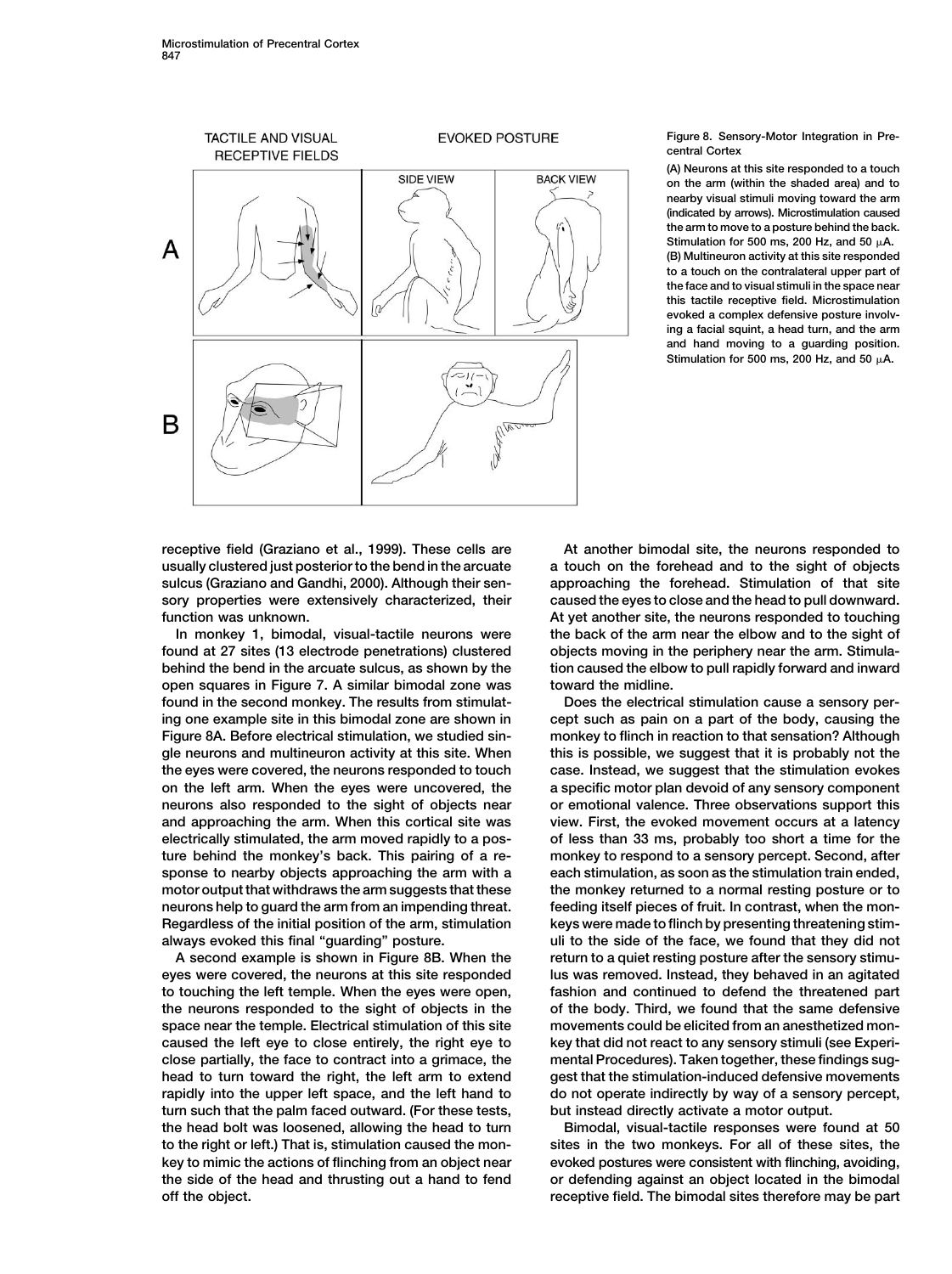

**following ways. Ipsi Space. Green shows bimodal, visual-tactile zone from which defensive postures were evoked. Shaded area to the left of the lip of the central sulcus represents the anterior bank of the sulcus. Muscle Twitches versus Complex Movements**

**for 500 ms at each site in cortex evoked a specific The threshold for producing a movement was statistiposture of one or more body parts. Postures of the arm cally indistinguishable between 100 ms and 500 ms stimand hand were arranged across cortex to form a map ulation trains, suggesting that longer stimulation does of spatial locations to which the hand moved. This map not increase the probability of a movement but instead of stimulation-evoked postures extended from the ante- simply causes the stimulation-induced movement to rior bank of the central sulcus to the lip of the arcuate continue for a longer period of time. (For 100 ms trains,** sulcus, encompassing both primary motor and the adja- mean threshold  $= 24.25 \mu A$ , SD  $= 18.32$ ; for 500 ms **cent premotor cortex. A bimodal zone, from which de- trains, mean** =  $22.34 \mu$ A, SD =  $15.81$ ; t = 0.66, p = 0.51, **fensive movements were evoked, was located in the**  $df = 140$ **.)** 

**across many joints is provided by the defensive pos- activity that normally controls reaching. tures, in which the eye closes, the face contracts into Complex movement evoked by stimulation of motor a grimace, the head turns away, the arm moves to the cortex has been reported before, though not systemati-**

**side, and the hand turns outward. This degree of coordination across so many joints, to produce a behaviorally meaningful movement, is unlikely to occur by chance coactivation of muscles.**

**Second, the movement of the hand appears to follow the distinctive velocity profile of a normal reach. This smooth velocity profile through space is thought to result from a complex coordination of timing and force across different joints (Morasso, 1981; Bizzi and Mussa-Ivaldi, 1989).**

**Third, stimulation evokes a systematic map of hand position across cortex. This map is difficult to explain by an abnormal scrambling of neuronal signals. Instead it suggests that the stimulation technique, just as in the oculomotor, visual, and somatosensory systems, has uncovered a meaningful, functional organization. We interpret these results cautiously, however. Each site in cortex may ultimately influence a range of movements, and electrical stimulation might evoke only the most strongly represented movement.**

Figure 9. The Organization the Precentral Gyrus as Determined by<br>
Microstimulation on a Behaviorally Relevant Time Scale<br>
Blue lines show vertical axis of hand position map indicated by<br>
Upper Space, Middel Space, and Lowe

**We were able to replicate the common finding that brief stimulation trains evoke muscle twitches. Complex and** of a specialized sensory-motor pathway that detects<br>and locates threatening objects near the body and spec-<br>ifies the appropriate postures to defend the body. The<br>bimodal neurons may have other functions as well, but<br>as th bimodal neurons may have other functions as well, but as the frequency (between 50 and 400 Hz), the current defense of the body appears to be a major function.  $\frac{1}{2}$  amplitude (between 25 and 150  $\mu$ A), and the type **pulse (biphasic versus cathodal) and found similar re-Discussion sults. The duration of the stimulation train appeared to be the critical factor distinguishing a complete, coordi-Figure 9 shows a summary of the results. Stimulation nated movement from a truncated movement or twitch.**

**middle of the map. The 500 ms stimulation trains that we used match the Does this stimulation-evoked map reflect the normal duration of a monkey's typical reach (e.g., Georgopoulos function of the precentral gyrus? Stimulation of cortex et al., 1986; Reina et al., 2001). They also match the is nonphysiological, and thus the results should be taken activity of a typical motor cortex neuron during movecautiously. Several aspects of the results, however, sug- ment. Neurons in motor cortex begin to respond before gest that the stimulation-evoked movements may mimic a reach and continue to fire at an elevated rate during normal ones. First, many of the evoked movements are the reach. The duration of this neuronal response is highly coordinated across multiple joints. For example, usually on a time scale of about 500 ms (e.g., Georgothe hand-to-mouth sites involve the fingers closing into poulos et al., 1986). One possible reason why the tradia grip posture, the wrist and forearm rotating to orient tionally used stimulation trains of less than 50 ms evoke the hand toward the face, the elbow and shoulder joints twitches rather than coherent movements is that the** rotating to bring the hand to the mouth, and the mouth time course of those stimulation trains is an order of **opening. Another example of complex coordination magnitude shorter than the time course of the neuronal**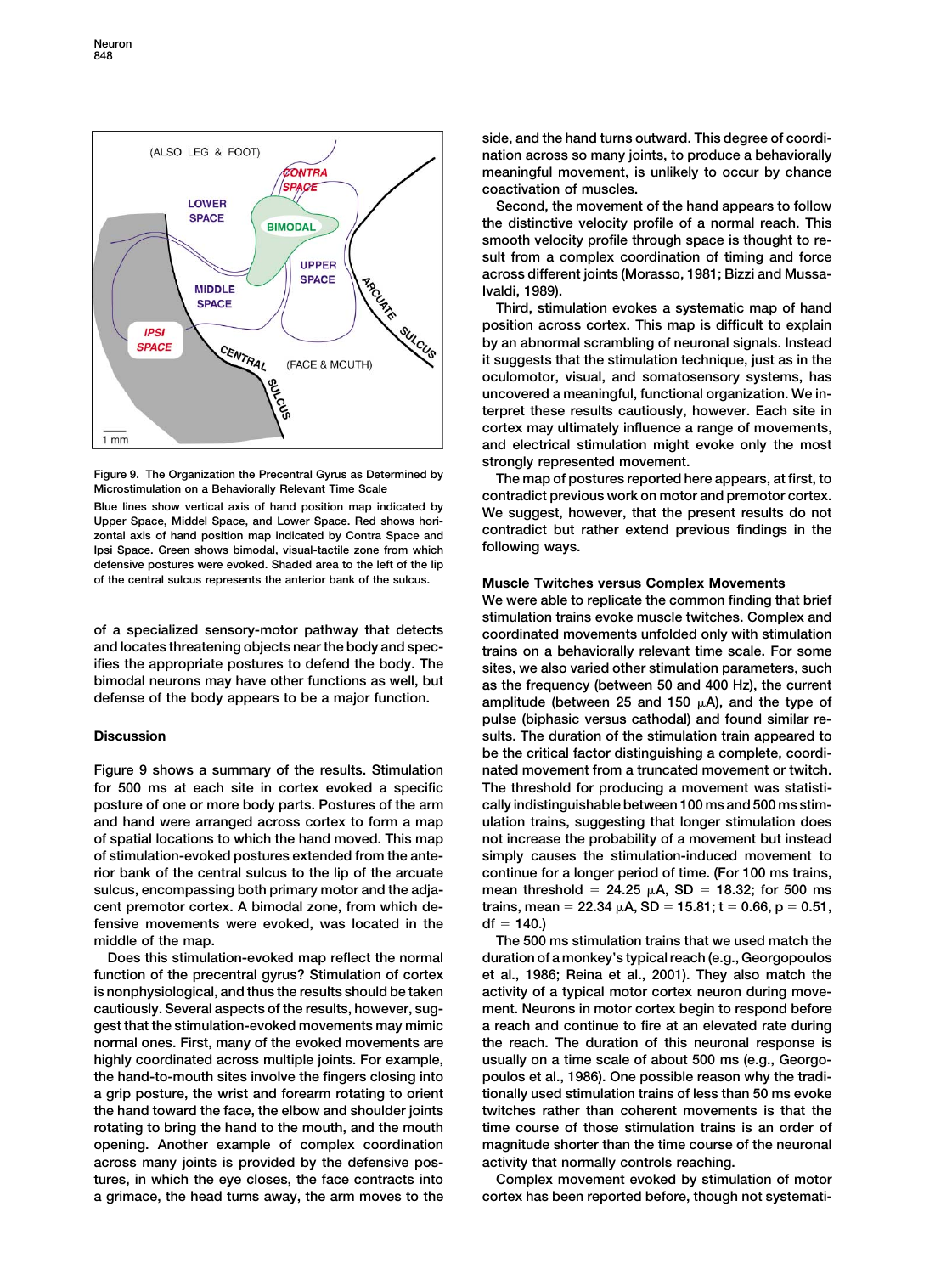cally studied. For example, Ferrier (1873) found that long primary motor hand representation. We found a hand**electrical stimulation of motor cortex evoked coordi- to-mouth subregion that emphasizes grip postures of** nated, apparently "purposive" movements, unlike the fingers near the mouth; this region appears to corre-**Fritsch and Hitzig (1870) who evoked only twitches using spond to the premotor grasp region. Finally, we found a brief electrical pulse. a bimodal zone from which defensive postures were**

**standard somatotopic map in motor cortex, in which tions within a larger map of the space around the monthe feet are represented dorsally and the face and mouth key's body. are represented ventrally. This body map is known to be Many maps in the brain contain specialized subrecoarse. Different muscles are represented at the same gions that have distinct properties. For example, in prilocation in cortex, and different locations in cortex repre- mary visual cortex, the foveal representation is different sent the same muscle group. For example, previous from the peripheral representation in physiological propstudies found little organization within the large arm erties and even in anatomical connections (e.g., Kenand hand representation (Penfield and Boldrey, 1937; nedy et al., 1986; Colby et al., 1988). A naive investigator Woolsey et al., 1952; Lemon and Porter, 1976; Fetz et might conclude that the foveal representation is a sepaal., 1980; Donoghue et al., 1992; Schieber and Hibbard, rate visual area at a more primary level in a hierarchy, 1993; Sanes et al., 1995). One reason for this apparent processing details at a finer grain. Yet the two parts of disorganization may be that muscles from many parts primary visual cortex are joined together by a single of the body are employed in making a movement to one topographic map. In the same fashion, on the basis of location in space. According to the present data, the the present data, we propose that primary motor cortex parameter that varies across this map is not the location and the adjacent premotor cortex may be different from on the body where the muscles are activated, but rather each other and yet fit together into a single map of the location near the body to which the movement is complex postures. directed. Individual neurons in motor cortex are known to be broadly tuned for direction of movement, muscle Experimental Procedures force, and other parameters (e.g., Georgopoulos et al., 1986; Schieber and Hibbard, 1993; Kakei et al., 1999; In total, 201 cortical sites were studied in 98 electrode penetrations Moran and Schwartz, 2000; Scott, 2000); one possibility in the right hemisphere of monkey 1, and 140 sites were studied in**

**is similar to the map of orbital eye position reported in (0.1–1.5 M) into the cortex. For most electrode penetrations, we tested one to three depths separated by 0.5 or 1.0 mm. To study the dorsomedial frontal cortex of monkeys (Tehovnik,** 1995). In that study, electrical stimulation elicted eye<br>movements that converged from different starting posi-<br>tions to a single final position. Different final positions<br>was studied during presentation of tactile and vis **ranged topographically across the dorsomedial frontal the joints, and visual stimuli consisted of objects on the end of a cortex. (For a competing view of this oculomotor area, wand. Neuronal responses during reaching and grasping move**see Russo and Bruce, 2000.) The present results are<br>also similar to the map of leg position found by electrical<br>stimulation was applied by means of a<br>stimulation in the spinal cord of the frog (Giszter et al.,<br>also simulat **in which the foot converged from different starting posi- chamber. Stimulation was triggered by a handheld button and con-**

**One of the most unexpected aspects of the present data pulses and always obtained the same result. For threshold measure**is the finding of a single map that encompasses the ments, the current was varied between 0 and 100 µA to determine<br>**precentral gyrus**. This region of cortex is generally the lowest current that evoked a movement at least precentral gyrus. This region of cortex is generally the lowest current that evoked a movement at least 50% of the<br>thought to consist of many distinct subregions, includ-<br>ing primary motor cortex and several subdivisions **premotor cortex. Clearly these separate subregions ex- isolation units. The duration of each train was usually set to 500 ms. ist, but our results suggest that they also fit together At many sites, we also tested with train durations of 100 ms and 1000 ms. into the larger context of a single map. Different parts of** the workspace have different behavioral requirements,<br>and therefore the map of the workspace is not homoge-<br>neous. We found a low-threshold subregion that empha-<br>neous. We found a low-threshold subregion that empha-<br>locati **sizes manual dexterity in the central space in front of On about half of the trials, stimulation was applied as the hand the chest. This region appears to correspond to the reached the target location but before the monkey had grasped the**

**evoked; this zone appears to correpond to the premotor The Topographic Organization of Motor Cortex polysensory zone. Rather than viewing these as sepa-The present stimulation results are consistent with the rate motor areas, we suggest that they are specializa-**

is that a coherent posture is produced by the activation<br>of a local population of these broadly tuned neurons.<br>The map of arm postures found in the present study<br>The map of arm postures found in the present study<br>A hydraul **The map of arm postures found in the present study A hydraulic microdrive was used to lower a tungsten microelectrode** stimuli included stroking of the skin and passive manipulation of ering the exposed dura and surrouding bone within the recording **sisted of a train of biphasic pulses: each pulse had a negative tions to a single final position. followed by a positive phase, each phase 0.2 ms in duration. At Primary Motor and Premotor Cortex:**<br>**1. At some sites, we are the pulses were presented at 200 Hz. At some sites, we <b>Proportive Some States** at tested rates between 50 and 400 Hz and found similar postures. At<br>1. A few s **Distinct Parts to a Larger Map? a few sites, we also tested with cathodal pulses instead of biphasic**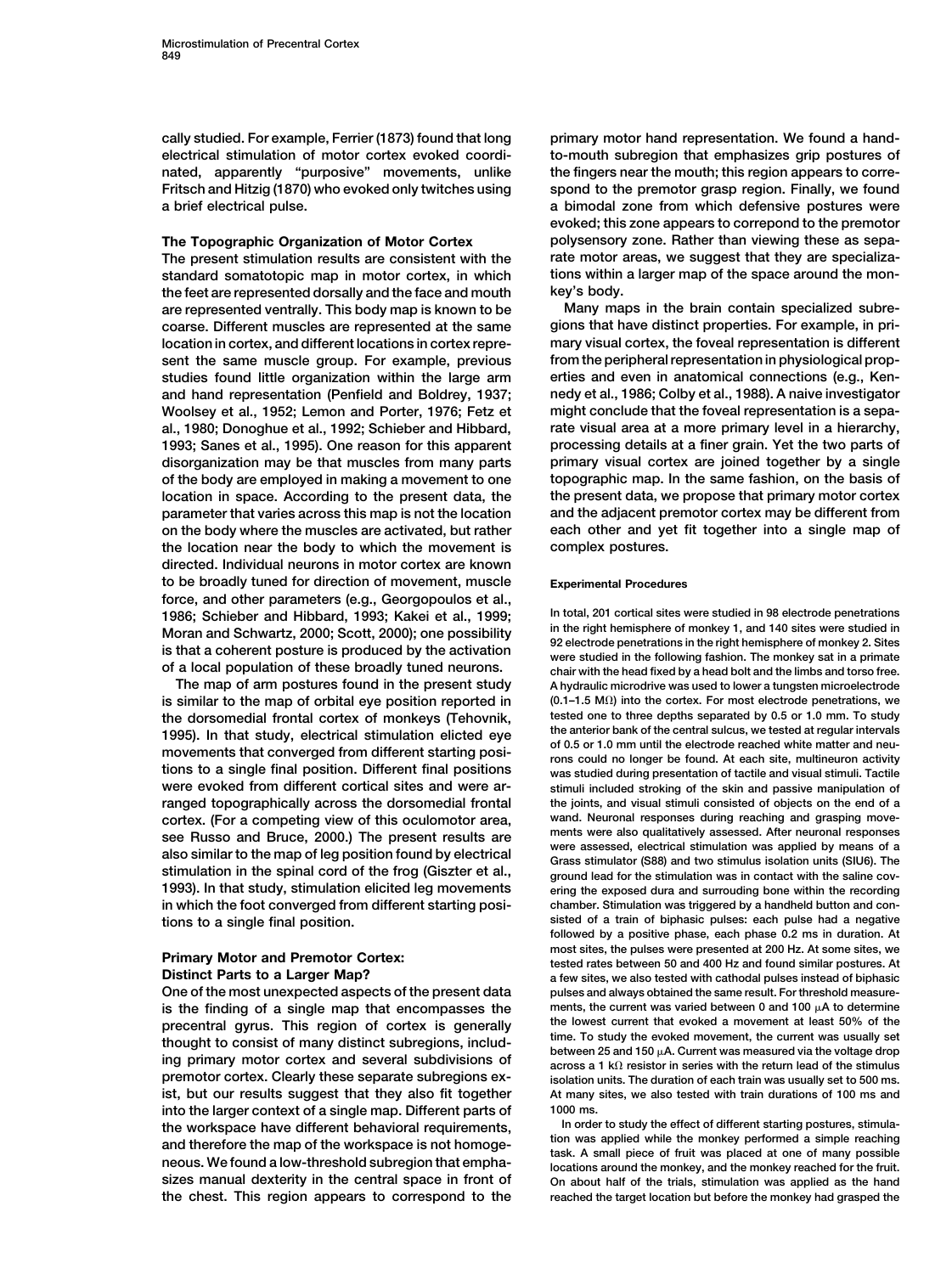**movements and while the monkey was sitting quietly with the arm anterior bank of the central sulcus and extended several millimeters stationary. Data were collected by videotaping the monkey's move- onto the gyral surface. Premotor cortex occupied the space between ments from a standard front and side view and simultaneously re- primary motor cortex and the arcuate sulcus. cording the time of stimulation. Movements were reconstructed off line from individual video frames. Because of the complexity of the Acknowledgments movements and the involvement of all parts of the body (fingers, tongue, trunk, etc.), other types of data collection such as tracking We thank Charles Gross for his invaluable help. This work was**

For some cortical sites, the velocity of evoked hand movement Wellcome grant #992817. **was measured by recording the movement on film with the camera** angle normal to the plane in which the hand moved. The position<br>of the hand was then plotted frame by frame and measured. Velocity<br>was determined by dividing the distance travelled by the time be-<br>Revised: April 3, 2002

**tween frames (33 ms). References For some sites, EMG activity was measured from the biceps and** triceps muscles. Fine insulated stainless steel wires were threaded<br>
into a 22 gauge syringe needle and inserted into the muscle. The<br>
wires had an exposed tip of 1–2 mm. Three wires were inserted to<br>
wires had an exposed **single neuron amplifier model 1800). Spacing between wires was Bizzi, E., and Mussa-Ivaldi, F.A. (1989). Motor Control: Handbook** approximately 0.5 cm. To measure EMG activity during a train of **stimulation pulses delivered to the brain, the time of each stimulation York: Elsevier Science Publishers), 229–244. pulse was measured and the EMG signal was sampled once within Britten, K.H., and van Wezel, R.J. (1998). Electrical microstimulation rate of 200 Hz. We confirmed that with this method the EMG mea- Neurosci.** *1***, 59–63.**

surement was free of any artifact from the electrical stimulation. It<br>was then rectified and integrated.<br>For six sites including three bimodal sites, two hand-to-mouth sites, and Stanton, G.B.<br>stiss, and one hand-to-mouth **kg) injected IM; for one bimodal site, one hand-to-mouth site, and Colby, C.L., Gattass, R., Olson, C.R., and Gross, C.G. (1988). Topothe hand-to-central space site, we also added IV sodium pentobarbi- graphical organization of cortical afferents to extrastriate visual area tal (2 mg/kg). To test if the monkey could react to externally applied PO in the macaque: a dual tracer study. J. Comp. Neurol.** *269***, stimuli, we touched the monkey, manipulated the limbs, blew on 392–413. the face, and finally pricked the eyelid with a needle. None of these DeAngelis, G.C., Cumming, B.G., and Newsome, W.T. (1998). Corti**stimuli elicited any response from the anesthetized monkey. Electrically cal area MT and the perception of stereoscopic depth. Nature 394,<br>cal stimulation, however, elicited the same movement components<br>seen in the awake c

Three lines of evidence suggest that the electrical stimulation<br>did not damage the brain. (1) The evoked movements remained<br>undiminished after hundreds of stimulation trials. (2) Immediately Dum, R.P., and Strick, P.L. (19 **undiminished after hundreds of stimulation trials. (2) Immediately Dum, R.P., and Strick, P.L. (1991). The origin of corticospinal projecafter stimulating, we could still record from single neurons, the neu-** tions from the premotor areas in the premotor and the premotor areas in the premotor and the premotor areas in the frontal local means in the premoto **rons showed no abnormalities in their spike trains, and the neurons 667–689. were still responsive. (3) The brain of monkey 1 was sectioned para- Dum, R.P., and Strick, P.L. (1996). Spinal cord terminations of the violet. The tissue showed no sign of damage or gliosis at the sites 6525.**

Three criteria were used to localize primary motor and premotor correscant hysiological boclety, pp. 1000–1120.<br>
cortex, though a sharp border between them was not observed. Ferrier, D. (1873). Experimental researches in c

- (1) Cytoarchitecture. On histological processing of the brain of<br>monkey 1, we found that giant pyramidal cells in layer V were<br>especially dense in the anterior bank of the central sulcus and<br>in the adjacent cortex extendin **premotor cortex. tor cortex (area F4). J. Neurophysiol.** *76***, 141–157.**
- **Thresholds were low in primary motor cortex (2–12 A) and rior colliculus in rhesus monkeys. J. Neurophysiol.** *76***, 927–952.**
- higher in premotor cortex (18-100 μA).<br>
(3) Sensory responses. Small tactile receptive fields on the hands<br>
or individual fingers, combined with responses to passive rota-<br>
or individual fingers, combined with responses t

fruit. Stimulation was also applied during the monkey's spontaneous **According to these criteria, primary motor cortex occupied the** 

supported by NIH grants EY-11347 and MH-12336 and Burroughs

of cortical area MST biases heading perception in monkeys. Nat.

**seen in the awake condition.** The movements were generally weaker<br>and less consistent under anesthesia. The proportional original proportional of the forelimb area in squirrel monkey motor cortex: representation<br>The forel

**saggitally at 50 m on a freezing microtome and stained with cresyl medial wall motor areas in macaque monkeys. J. Neurosci.** *16***, 6513–**

of electrical stimulation. In contrast, at the sites of marking lesions,<br>damage was clearly observable. The marking lesions were made in<br>the week before sacrificing the monkey by passing a current of 20<br> $\mu$ A DC through th

**and pathology. West Riding Lunatic Asylum Med. Rep.** *3***, 30–96.**

**primary motor cortex (Evarts, 1981). Giant pyramidal cells were Fogassi, L., Gallese, V., Fadiga, L., Luppino, G., Matelli, M., and Rizzolatti, G. (1996). Coding of peripersonal space in inferior premo- less dense in the more anterior cortex, presumably area 6 or**

*(2) Current thresholds***. We determined the lowest current that Freedman, E.G., Stanford, T.R., and Sparks, D.L. (1996). Combined could elicit an observable muscle twitch on half the trials. eye-head gaze shifts produced by electrical stimulation of the supe-**

**for example including the hand and arm. Georgopoulos, A.P., Schwartz, A.B., and Kettner, R.E. (1986). Neu-**